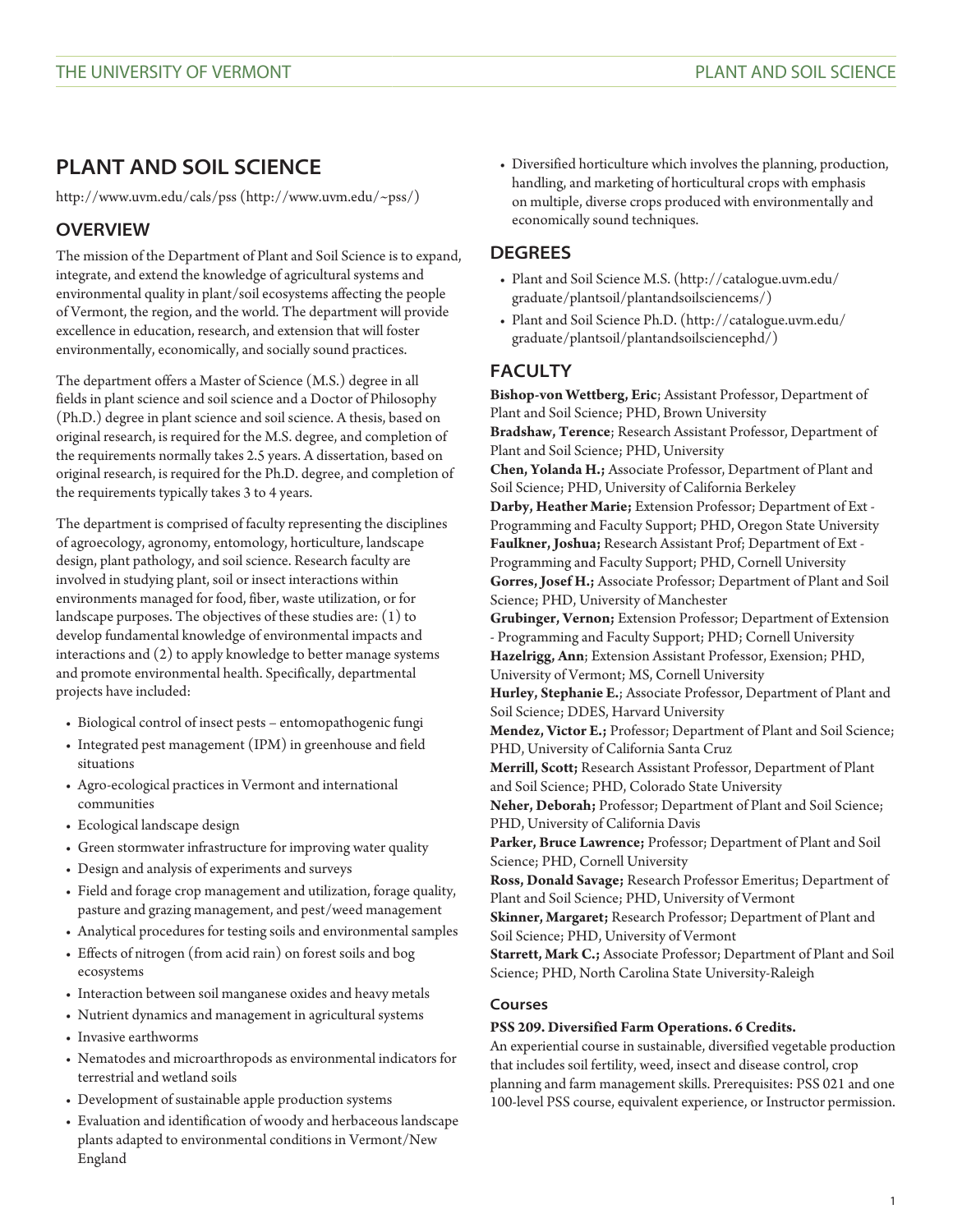#### **PSS 212. SU: Advanced Agroecology. 0 or 4 Credits.**

An in-depth overview of research and applications in the field of agroecology, including current ecological and social dynamics in agricultural landscapes in Vermont and abroad. Prerequisites: [PSS 021](/search/?P=PSS%20021) or one semester ecology at the 100-level or above or Instructor permission. Cross-listed with: [ENVS 212](/search/?P=ENVS%20212).

#### **PSS 218. Agricultural Policy and Ethics. 3 Credits.**

An examination of American agriculture and policies from various perspectives - historical, political, ecological, technological, social, economic, and ethical. Emphasis on contemporary issues, policy options, and future development. Prerequisites: [CDAE 102](/search/?P=CDAE%20102) or [PSS 212](/search/?P=PSS%20212) or equivalent. Cross-listed with: [CDAE 208](/search/?P=CDAE%20208).

#### **PSS 225. Eco Frontiers in Agroecology. 3 Credits.**

Examines recent peer-reviewed research that has the potential to transform the productivity or sustainability of agroecosystems. Students will be guided in developing, communicating, and justifying new questions that may potentially transform agroecology. Prerequisites: [BIOL 001/](/search/?P=BIOL%20001)[BIOL 002](/search/?P=BIOL%20002) or [BCOR 011](/search/?P=BCOR%20011)/[BCOR 012](/search/?P=BCOR%20012); and [NR 103](/search/?P=NR%20103) or [BCOR 102](/search/?P=BCOR%20102) or [PSS 106](/search/?P=PSS%20106) or equivalent; or Instructor permission.

#### **PSS 232. Biological Control. 3 Credits.**

Describes theory and application of biological control of insects, disease, and weeds. Discuss ecological factors that contribute to the success of classical, augmentative, and conservation approaches to biological control. Approved for Graduate credit. Prerequisite: Course in entomology, ecology, or relevant experience.

#### **PSS 238. Ecological Landscape Design. 4 Credits.**

Studio course synthesizing work from fields of landscape ecology and landscape design, exploring ecological design alternatives at multiple scales, and developing multifunctional landscape solutions. Prerequisites: Junior standing; [PSS 137](/search/?P=PSS%20137) or one course in ecology plus one course in design or drawing.

# **PSS 261. Soil Morph Class & Land Use. 0 or 3 Credits.**

Field techniques that describe soil properties, formation, and classification. The principles and processes of soil genesis, land use classification systems, and land use challenges. Prerequisite: [PSS 161](/search/?P=PSS%20161) or Instructor permission.

#### **PSS 264. Chemistry of Soil & Water. 0 or 4 Credits.**

An environmentally oriented study of the colloidal chemistry of soil and its interfaces with roots, water, and air. Prerequisites: [PSS 161,](/search/?P=PSS%20161) two semesters Chemistry or Instructor permission.

#### **PSS 268. Soil Ecology. 0 or 4 Credits.**

Underlying concepts and theory of modern soil ecology will be reviewed including spatial and temporal distributions, sampling methods, biogeochemical cycles, and ecological functions of soil. Prerequisites: [BCOR 102](/search/?P=BCOR%20102) or [NR 103](/search/?P=NR%20103), and [PSS 161](/search/?P=PSS%20161). Cross-listed with: [NR 268.](/search/?P=NR%20268)

#### **PSS 269. Soil/Water Pollution/Bioremed. 3 Credits.**

Examines key issues in pollution of soil and water. Topics include type of pollutants, their reactions in soil and water, pollution prevention and bioremediation. Prerequisites: [PSS 161](/search/?P=PSS%20161) or Instructor permission.

#### **PSS 301. Professional Skills Colloquium. 1 Credit.**

Presentation and peer review of oral and written communication. Professional development skills including technical writing, literature review, mentorship, scientific integrity, grant proposals, and job market.

#### **PSS 311. Introduction to Agroecology. 3 Credits.**

In-depth overview of research and applications in the field of agroecology, with a focus on providing the student with conceptual and analytical content. Prerequisite: Graduate standing or Instructor permission.

#### **PSS 312. Ecological Foundations of Agro. 3 Credits.**

Examines the ecological foundations of Agroecology, largely from a biophysical perspective. Over the course of three sequential modules, students will explore the fundamental principles of ecology and their application to agricultural systems and landscapes. Prerequisite: One semester biological science at the 100-level or Instructor permission.

#### **PSS 313. PAR & Transdiscipl Agroecology. 3 Credits.**

Introduces students to Participatory Action Research (PAR) in the context of agroecology, and examines how the integration of PAR and transdisciplinary approaches can serve to deepen our collective understanding of complex problems/issues. Prerequisite: [PSS 311.](/search/?P=PSS%20311)

# **PSS 314. Agroecol, Food Sov. & Soc Mov.. 3 Credits.**

Investigates social, political, and economic elements of the global food system from multiple perspectives, considering the ability to scale-up agroecology, and the potential intersection between agroecology, food sovereignty and government policies. Prerequisite: Graduate standing.

# **PSS 315. Agroecology Grad Capstone. 3 Credits.**

The capstone designed for the application of newly developed knowledge and skills in a culminating experience/project that addresses an agroecological topic relevant to the individual student. Prerequisites: [PSS 311,](/search/?P=PSS%20311) [PSS 312](/search/?P=PSS%20312), [PSS 313](/search/?P=PSS%20313), [PSS 314.](/search/?P=PSS%20314)

#### **PSS 381. Graduate Special Topics. 1-3 Credits.**

Advanced readings and discussion of horticulture, crops, or soils research literature.

#### **PSS 390. Internship. 1-18 Credits.**

On-site supervised work experience combined with a structured academic learning plan directed by a faculty member or a faculty-staff team in which a faculty member is the instructor of record, for which academic credit is awarded. Offered at department discretion.